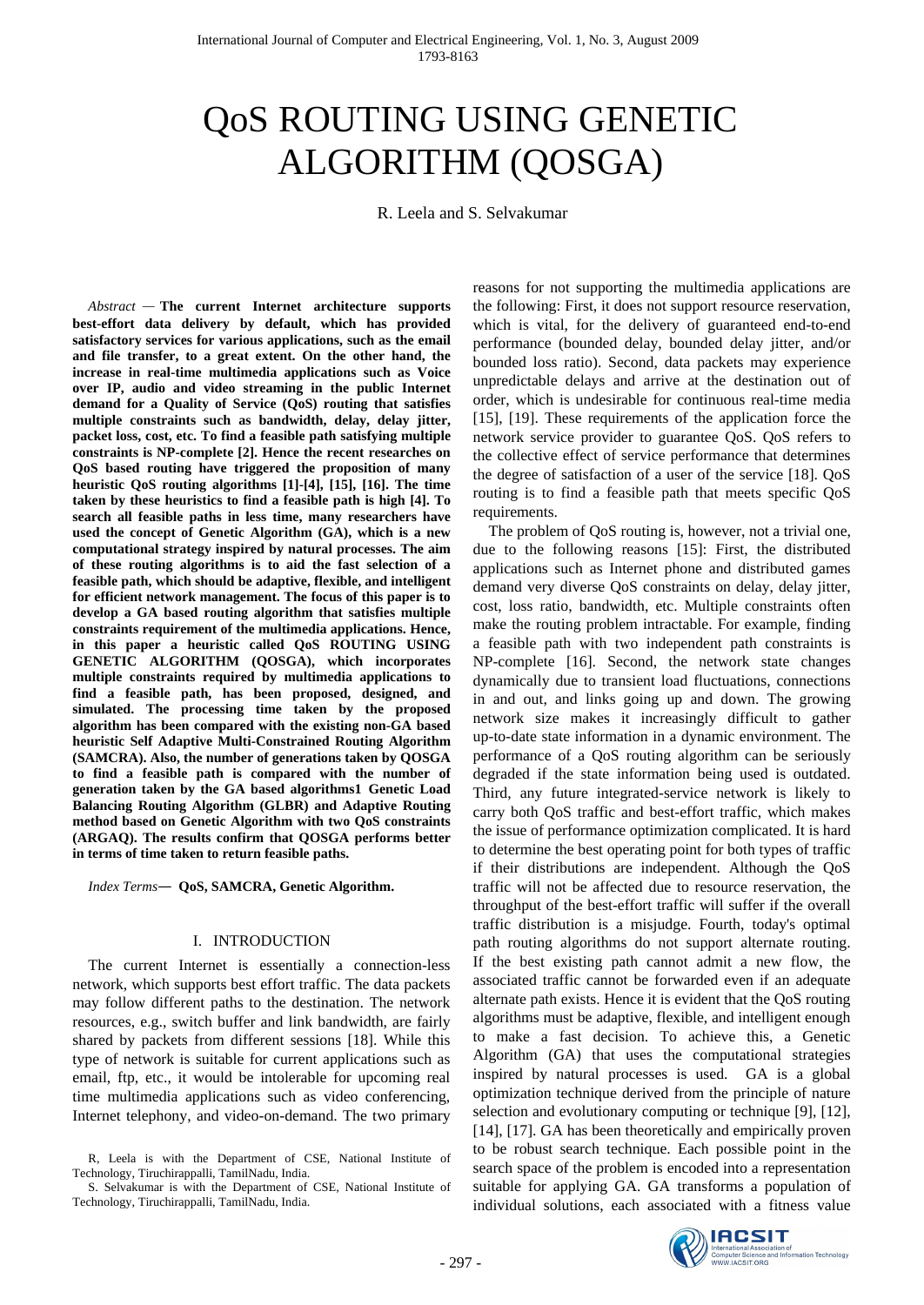into a new generation of the population, using the Darwinian principle of the survival of the fittest. By applying genetic operators such as crossover and mutation, GA produces better approximations to the solutions. At each iteration, the process of selection and reproduction creates a new generation of approximations. Figure 1 represents the outline of the basic GA.

Many GA based routing algorithms have been proposed. In this paper, a study of the existing non-GA based [1]-[4], [15], [16] and GA based QoS routing algorithms [10]-[13] has been done. The drawback in all these existing algorithms has been the time taken to find a feasible path and the consideration of single or single mixed constraint while computing the feasible path. This has been the motivation to propose a new heuristic QOSGA that satisfies multiple constraints for finding a feasible path and apply GA to reduce the time taken to find a feasible path, in this paper. The rest of the paper is organized as follows: Section II describes the composition rules for QoS constraints. Section III defines the problem statement. Section IV discusses the existing non-GA based and GA based QoS routing algorithms. The new heuristic QOSGA that considers multiple constraints for routing decision has been proposed in Section V. The simulation results of QOSGA are discussed in Section VI and finally Section VII summarizes the paper.



#### II. QoS Constraints

The QoS requirement of an application is given as a set of constraints, which can be link constraints or path constraints. A link constraint specifies the restriction on the use of links. For instance, a bandwidth constraint of a unicast connection requires that the links composing the path must have certain amount of free bandwidth available. A path constraint specifies the end-to-end QoS requirement on a single path [18]. Each link in the network is associated with multiple parameters that can be roughly classified into additive and non-additive constraints.

## *A. Additive Constraints*

It can be represented mathematically as follows:

∑= = *LK i <sup>i</sup> m p m lk* 1 ( ) ( ) ........................ (1)

where  $m(p)$  is the total of metric m of path  $(p)$ ,  $lk_i$  is the link i in the path  $(p)$ ,  $m(lk_i)$  is the metric in link i, *LK* is the number of links in path  $(p)$ , and  $i = 1, \ldots, LK$ 

Examples: Delay, Delay variation (jitter), and Cost.

## *B. Concave/convex Constraints*

It can be represented mathematically as follows:

$$
m(p) = \min/\max(m(lk_i)) \dots \dots \dots \dots \dots (2)
$$

Examples: Bandwidth (here bandwidth is the residual bandwidth that is available for network flow). It can be defined as the minimum of the residual bandwidth of all links on the path or bottleneck bandwidth.

#### *C. Multiplicative Constraints*

It can be represented mathematically as follows:

$$
m(p) = \prod_{i=1}^{lK} m(lk_i) \dots (3)
$$

Example: Loss probability (indirectly). Loss probability can be easily transformed into an equivalent metric that follows the multiplicative composition rule. Probability of successful transmission can be expressed as *St*(*lk*) = 1− *l*(*lk*)......................... (4)

Fig. 1. Outline of the basic Genetic Algorithm

$$
St(p) = \prod_{i=1}^{LK} St(lk_i) \dots (5)
$$

Therefore the loss probability metric (*l*) can be expressed mathematically as follows:

 $l(p) = 1 - \{ [1-l(lk_1)] [1-l(lk_2)], \ldots, [1-l(lk_{LK})] \}$ .......... (6) Where *St(lk)* is the probability of successful transmission for link *lk, St(p)* is the probability of successful transmission for the entire path  $p$ ,  $St(lk_i)$  is the probability of successful transmission for link  $i$  in the path  $p$ ,  $l(lk)$  is the loss probability for link *lk, l(p)* is the loss probability for the entire path p, and  $l(lk_i)$  is the loss probability for link i in the path p.

#### III. Problem Statement

Given an undirected graph  $G(N, E)$ , where N is the set of nodes and E is the set of Edges. Each link  $u \rightarrow v \in E$  is associated with link weights  $w_i$   $(u \rightarrow v) \ge 0$ , for all i=1,..., m. Given m constraints  $L_i$ , where  $i = 1, \ldots, m$ , the problem is to find a path p from source node s to destination node t such that:

$$
W_i(p) = \sum_{(u \to v) \in p} w_i(u \to v) \le L_i, \text{ for all } i = 1, \dots, m \dots (7)
$$

A path satisfying the above equation (7) is said to be a feasible path. There may be a set of feasible path satisfying the constraints.

#### IV. Existing Methods

There are many heuristic for QoS routing with and without using GA, proposed by recent researchers. In this section, a brief description on QoS Routing algorithms without using GA is given followed by QoS routing algorithm using GA have been briefly explained.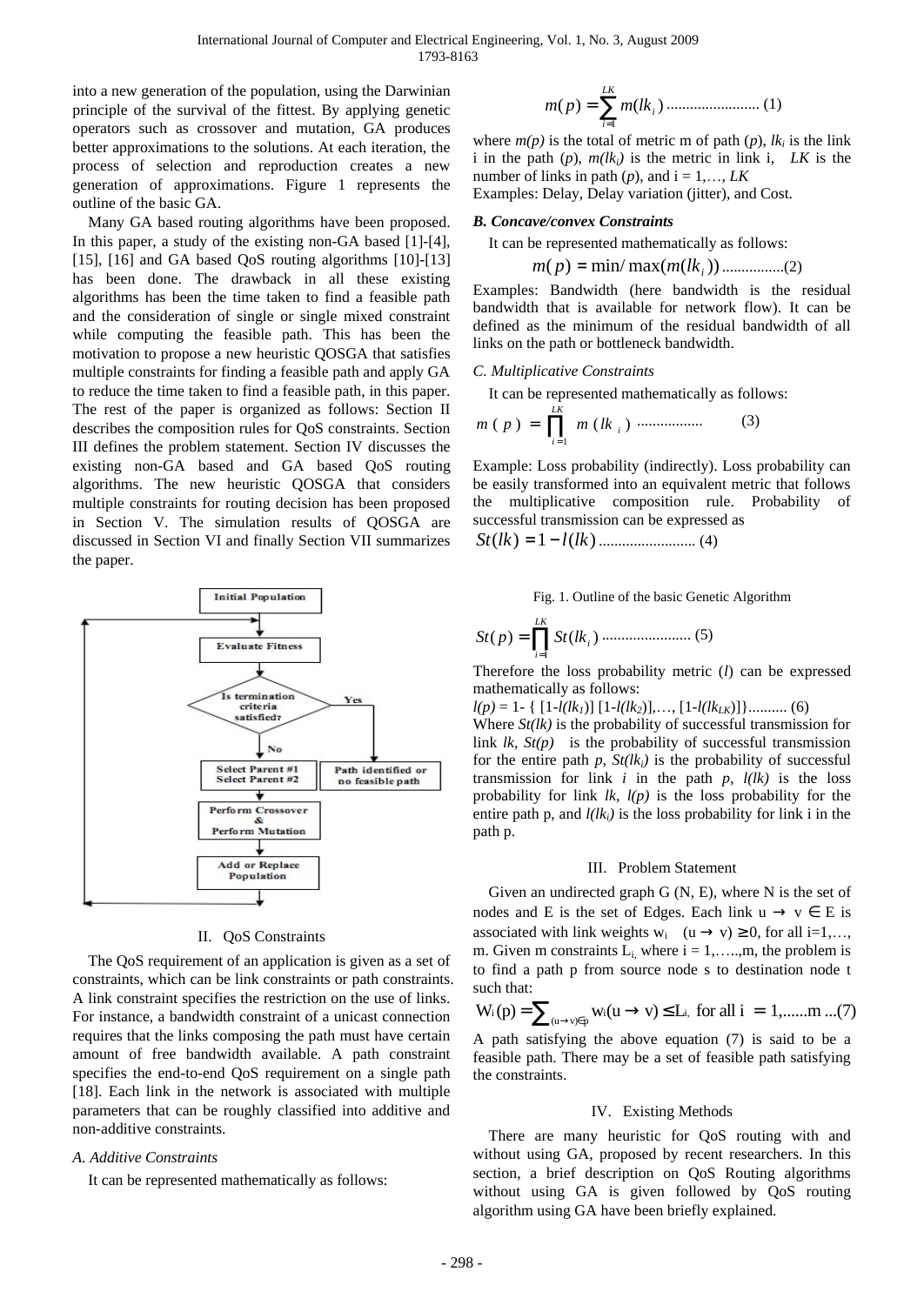## *A. Non GA based QoS Routing Algorithms*

The problem of QoS routing has been addressed in the literature and many path computation algorithms [1]-[4], [8], [15], [16] satisfying the QoS demands of the applications have been proposed. These algorithms have been shown to be NP-complete problems. Jaffe's algorithm [2] applies Dijkstra's shortest path algorithm using a linear combination of two link weights and finds a feasible path. The main drawback of this algorithm is that the shortest path does not necessarily satisfy all the constraints. Iwata's algorithm [7] first computes one shortest path based on one QoS metric and then checks if all other constraints are met. If this condition is not satisfied, the procedure is repeated until a feasible path is found. One major drawback of this fallback approach is that there is no guarantee that optimizing path selection with respect to any single metric would lead to a feasible path. A Tunable Accuracy Multi-Constrained Routing algorithm (TAMCRA) [5] is based on the following three fundamental concepts: A non-linear measure of the path length, k-shortest path approach, and Principle of non dominated paths. A non linear measure for the path length  $l(p)$  is given in (8).

( ) max ( ( ) / ) *<sup>i</sup>* 1,..,*<sup>m</sup> <sup>i</sup> L<sup>i</sup> l p w p* = <sup>=</sup> .................. (8)

Where, the path vector  $w_i(p)$  is the i<sup>th</sup> weight path vector for the path p and  $L_i$  is the i<sup>th</sup> constraint. If  $l(p) > 1$  then the path is not feasible, else it is feasible. TAMCRA uses the k-shortest path approach, where the user predefines k. The parameter k is fixed in TAMCRA. Self Adaptive Multi-Constrained Routing Algorithm (SAMCRA) [2], which is the successor of TAMCRA, also follows these three fundamental concepts of TAMCRA and includes a fourth concept 'look ahead'. In contrast to TAMCRA, where the value of k is fixed, the value of k increases exponentially in worst case in SAMCRA. The queue size can be adapted independently at each node during the path computation instead of requiring queue size of kmax in each node. The advantage of SAMCRA over TAMCRA is that the search space is reduced by pre computing the shortest path to the destination. The link-DIsjoint Multiple Constraints Routing Algorithm DIMCRA [6] uses SAMCRA to find k feasible paths and selects two shortest paths whose links are disjoint. The drawback of all these algorithms is the time taken to find a feasible path is considerably high

# *B. GA based QOS Routing Algorithms*

# 1) Genetic Load Balancing Routing Algorithm (GLBR):

GLBR algorithm [13] uses gene coding in which the genes are put in a chromosome in the same order as that of the nodes forming the communication route. The algorithm starts with an identification of initial population chosen randomly. Then path genetic operations such as path crossover and path mutation are performed. Path crossover operation randomly selects a node as a crossing site and then exchanges the sub paths among the pair of paths. Path mutation operation randomly selects a node (mutation node) and finds a path to the destination by mutating using Dijkstra's shortest path algorithm. These path genetic operations are repeated until a feasible solution is found or the generation number exceeds a certain limit.

The main aim of this algorithm is to balance the load in the network. To achieve load balancing source periodically

sends the delay query packet and checks whether the path is loaded or not. If the response to this query packet from the destination exceeds a certain specified threshold value, the path is recomputed, by repeating the path genetic operations. The effectiveness of the GLBR algorithm is shown in [13] by comparing it with conventional Shortest Path First (SPF) and RIP algorithms. GLBR algorithm performs better than SPF and RIP algorithms. However GLBR algorithm computes path based on a single metric (Delay Time), which is not suitable for QoS routing. Moreover, the delay query packet sent periodically may overload the network. Also, the individuals of a population have different sizes resulting in a complicated crossover operation and the genetic operations sometimes may result in a communication route with loops. Hence a check condition has to be invoked to validate each and every new path identified, which results in computation overhead.

2) Adaptive Routing method based on Genetic Algorithm (ARGA):

In order to simplify the genetic operations of GLBR algorithm and to overcome the looping problem, ARGA was proposed [10]. It uses a different kind of gene coding. This type of coding ensures that the length of each chromosome is fixed and equal. The network is expressed as a tree network, the genes are expressed as the tree junctions, and the genetic operations are carried out in the tree junctions. Since the genetic operations are performed on a tree network the identified routes are always loop free. Therefore, there is no need to check the validity of the searched routes as in GLBR algorithm. It has been shown that the ARGA performs better than GLBR algorithm in terms of faster routing decisions making. But ARGA uses only the delay time as a parameter for routing, which is insufficient for satisfying multimedia applications.

3) Adaptive Routing method based on Genetic Algorithm with two QoS constraints (ARGAQ):

In order to support multimedia applications over high-speed networks, it was necessary to develop routing algorithms [10], [12], which compute path subject to more than one QoS constraint. Hence ARGA was enhanced to ARGAQ, which considered two QoS constraints as a single mixed metric. ARGAQ computes path subject to the two constraints such as Delay Time and Transmission Success Ratio (TSR). TSR is the rate of packets transmitted without loss. Except the fitness evaluation step, all the steps of ARGAQ are the same as ARGA. The fitness value T of each individual path is calculated using the following equation:

∏ ∑ = <sup>=</sup> = <sup>n</sup> i 1 i i n i 1 TSR DT T ........................... (9)

Where,  $DT_i$  represents the Delay Time for the link i and  $TSR<sub>i</sub>$  represents the Transmission Success Ratio of the link i, and n represents the total number of nodes in the path. ARGAQ provides only an approximate approach to QoS routing as it computes path subject to single mixed metric T, which is the ratio of Delay Time and Transmission Success Ratio.

To summarize the existing GA based QoS routing algorithms, GLBR algorithm and ARGA use only single

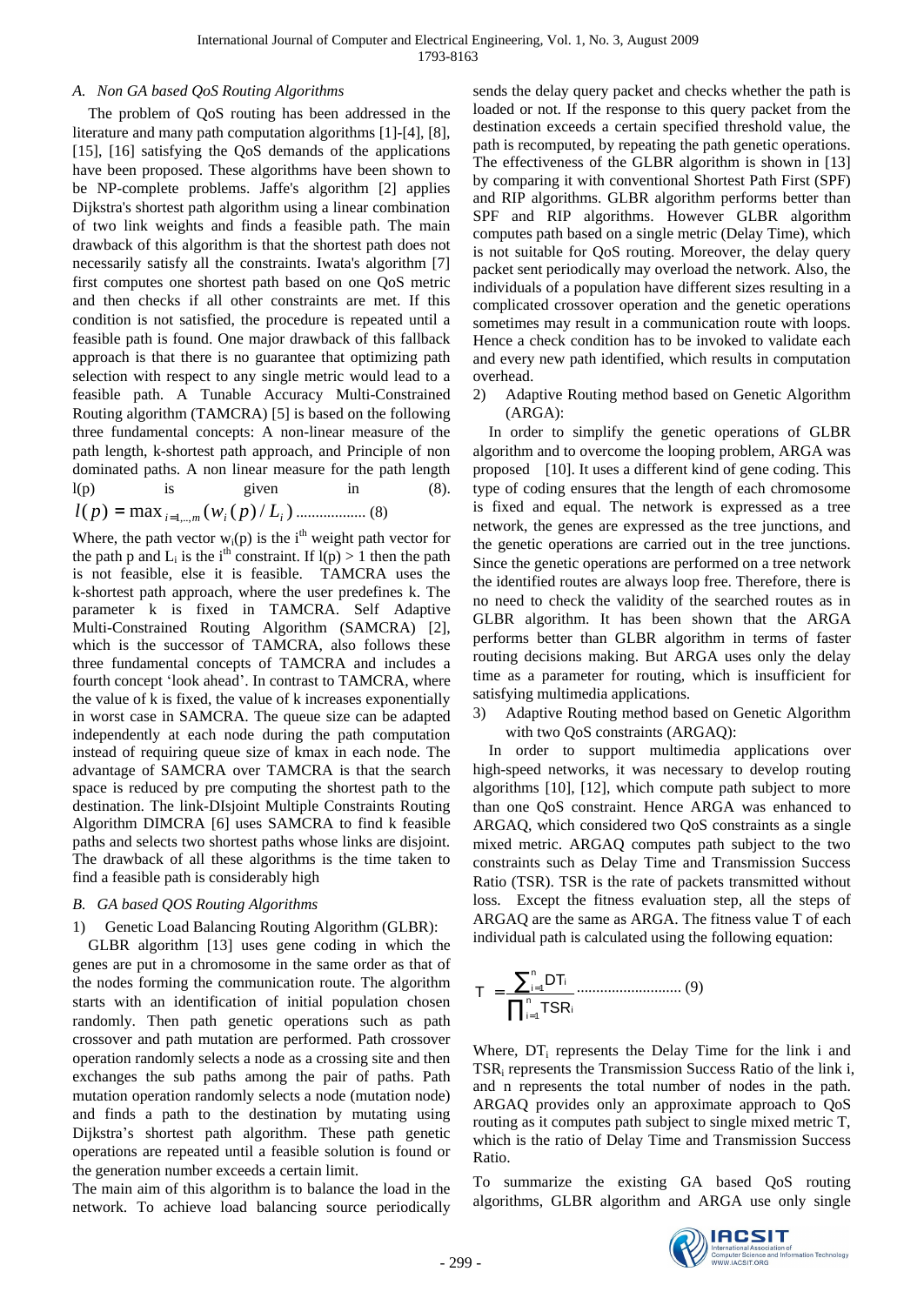metric whereas ARGAQ provides an approximate approach by computing the path subject to single mixed metric. But multimedia applications require QoS route, which satisfies multiple constraints.

## V. Proposed Heuristic

In this Section, a new heuristic called QoS Routing Using Genetic Algorithm (QOSGA) has been proposed. QOSGA is a unicast QoS source routing algorithm. The algorithm along with the justification, step-by-step procedure, constraints considered, detailed illustration, and the advantages are described in this Section.

# *A. Algorithm*

The steps involved in the working of the proposed QOSGA are listed below:

 - Use the connectivity of the network to generate the initial gene population

- Repeat

 - Compute the value of fitness function using equation

(10)

 - Rank the paths based on the value of the fitness function - If the value of the first rank  $\leq 1$  then terminate

(as the

path is found)

 - else Use lower ranked paths to create new genes

 - Until a path is found or the number of iterations = SET

VALUE

## *B. DETAILED ILLUSTRATION*

## 1) Representation and Encoding

Encoding is one of the problems found when GA is used for finding a solution. Encoding depends on the problem for which GA is applied. In this paper the network is expressed by a tree network and the genes are expressed by the tree junction [10]. By this coding method the length of each chromosome is same and the genetic operations are carried out in the tree junction. To explain the encoding procedure a sample network given in Figure 2 is considered. Node 1 is the source node and 5 is the destination node. Table I gives the gene coding for the network in Figure 2.

| Table I GENE CODING |
|---------------------|
|---------------------|

| Junction    |     |    |    |    |    |  |
|-------------|-----|----|----|----|----|--|
| Gene coding | 237 | 36 | 24 | 56 | 57 |  |

Table II Initial Population with fitness value

| Item            | Path                                                    | <b>Fitness Value</b> |
|-----------------|---------------------------------------------------------|----------------------|
| Chromoso<br>me1 | $1\rightarrow 2\rightarrow 3\rightarrow 4\rightarrow 5$ | 1.3                  |

| Chromoso<br>me2 | $1\rightarrow 3\rightarrow 2\rightarrow 6\rightarrow 5$                           | 1.28 |
|-----------------|-----------------------------------------------------------------------------------|------|
| Chromoso<br>me3 | $1\rightarrow 7\rightarrow 6\rightarrow 2\rightarrow 3\rightarrow 4\rightarrow 5$ | 1.76 |





The association of fitness value to each solution is done through a fitness function. The fitness function used in this paper is given in equation (10).

$$
\text{fitness value} = \max \left( \frac{\sum_{i=1}^{m} w_i(p)}{L_i} \right) \qquad (10)
$$

Where m is the total number of constraints considered, p is the path, Li is the maximum acceptable constraint value specified for the application, and wi is the link weights which is static and depends on the physical characteristics of the link. In Figure 2 two weights corresponding to two parameters are assigned to each link. The constraint limit L1 and L2 is specified to be 50 each. Table II gives the initial population with the fitness value calculated for each chromosome.

## 3) Chromosome Selection

Chromosomes are selected from the initial population to be parents. According to Darwin's evolution theory the best one should survive and create new offspring. There are many methods available for selecting the chromosomes such as roulette wheel selection, steady state selection, tournament selection, elitism selection, etc. In this paper, the elitism selection method is used. Elitism is the method, which copies the best chromosomes to new population. The chromosomes are selected for genetic operation by sorting the chromosomes in the initial population by their fitness value and then selecting the first two in the list. Table III represents the sorted and selected list of chromosomes for the given example.

|  |  |  | Table III Sorted and Selected Chromosomes |
|--|--|--|-------------------------------------------|

| Item | Path | Fitness<br>value |
|------|------|------------------|
|------|------|------------------|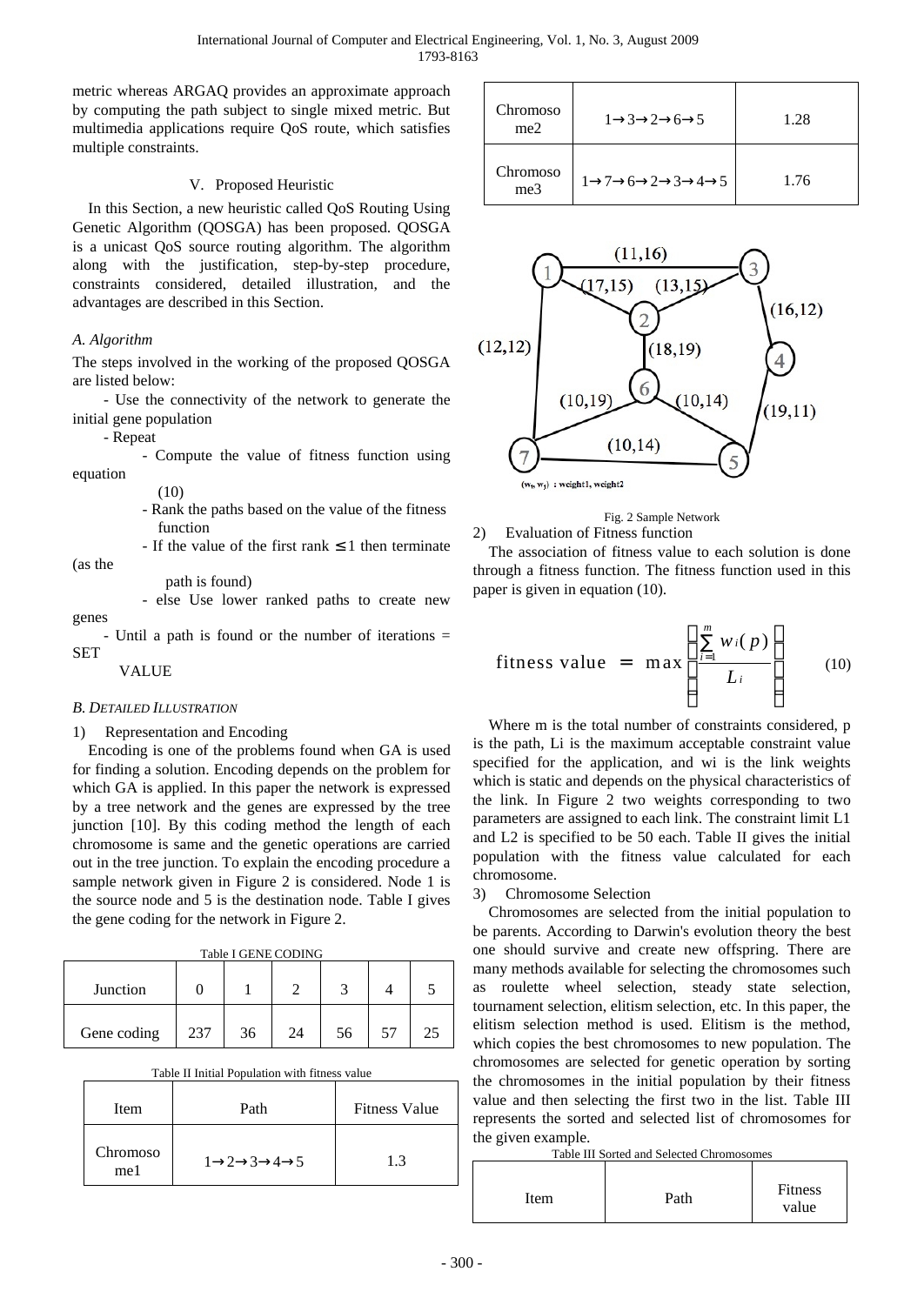| Chromosome2 | $1\rightarrow 3\rightarrow 2\rightarrow 6\rightarrow 5$ | 1 28 |
|-------------|---------------------------------------------------------|------|
| Chromosome1 | $1\rightarrow 2\rightarrow 3\rightarrow 4\rightarrow 5$ | 13   |

## 4) Crossover and Mutation

Crossover and Mutation are the two basic operators of GA. Performance of GA depend on them. Implementations of these operations depend on the encoding and also on the problem for which GA is used. This paper uses single point cross over at the tree junction to generate new offspring. The mutation point selected is those points, which lead to violation of constraint satisfaction. Figures 3 and 4 illustrate the crossover and mutation operation for the sample network considered.

## 5) Acceptance

Add the output which is the outcome of the genetic operations to the population and repeat the process from the

step that evaluates the fitness function.

## 6) Termination

The genetic operation is repeated until k feasible paths are found or the number of generation exceeds a set value. Table IV gives the first two feasible paths identified by the proposed algorithm.





Fig. 4 Mutation Operation

| Item        | Path                                       | Fitness value |
|-------------|--------------------------------------------|---------------|
| Chromosome4 | $1\rightarrow 2\rightarrow 6\rightarrow 5$ | .96           |
| Chromosome5 | $1\rightarrow 3\rightarrow 4\rightarrow 5$ | .92           |

## 7) Path selection

For the sample network given in Figure 2 the feasible paths identified using GA are listed in Table IV. From Table IV it is observed that the path denoted by chromosome 5 has less fitness value compared to the path represented by chromosome 4. Hence path represented by chromosome 5 will be selected for sending multimedia packets of the requested application.

#### VI. Simulation Result

Comparison with non GA based QoS Routing Algorithm The QOSGA has been simulated and experimented for different networks of size ranging from 8 to 200 nodes. Each network is tested with both SAMCRA and QOSGA, and the time taken for path computation is observed. Figure 5 shows the processing time taken to find the feasible path by QOSGA and SAMCRA. As the unit of processing time is microseconds the y-axis in Figure 5 is chosen to be log scale so that the difference between the two algorithms will be distinctly clear. From Figure 5 it is evident that the time taken for finding feasible paths increases in SAMCRA and QOSGA as the network size increases. But the increase is more in SAMCRA when compared to QOSGA. The reduced time for path computation could be attributed mainly due to the usage of Genetic Algorithm and the way the genetic operators are used in order to find the feasible path quickly.

## *A. Comparison with GA based QoS Routing Algorithm*

QOSGA has been simulated and experimented for different networks. The fitness value of the chromosome with Rank 1 versus Generation number for the algorithms GLBR, ARGAQ, and QOSGA for a network of size 200 nodes is shown in Figure 6. From Figure 6, it is evident that QOSGA finds the feasible path at 3rd generation, whereas ARGAQ takes 12 generations to find the feasible path and GLBR takes more than 14 generations to find the feasible path. This result shows that GLBR and ARGAQ require more genetic operations to find the feasible path. Therefore, it can be concluded that the search efficiency of QOSGA is better than GLBR and ARGAQ. As the search efficiency is better it is intuitive that the time to find a feasible path should be minimum in QOSGA compared to GLBR and ARGAQ. Table V gives a comparison of GA-based QoS routing algorithms.



Fig. 5 Number of nodes Vs Processing time in microseconds

Table V COMPARISON OF GA-BASED ROUTING ALGORITHMS